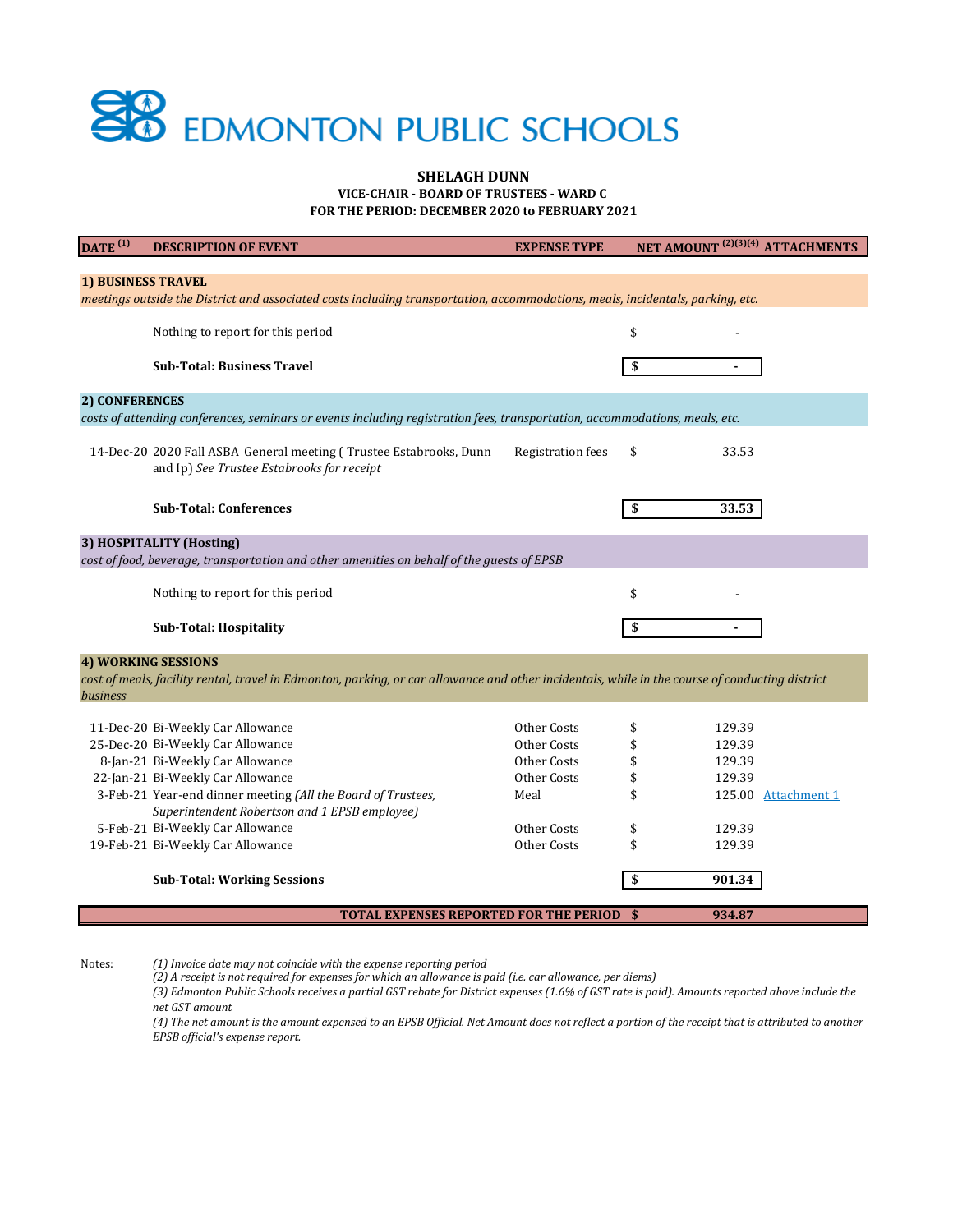<span id="page-1-0"></span>

# **Fwd: You paid an invoice! (#2020071)**

5 messages

To:

**Shelagh Dunn** <shelagh.dunn@epsb.ca> Mon, Jan 4, 2021 at 2:13 PM

Cc: Trisha Estabrooks <Trisha.Estabrooks@epsb.ca>

## Hi ,

Here is the invoice for Jan 14. Trish asked that half of this be put on her expenses and half from mine. Please let me know if you need anything else from me! Shelagh

Begin forwarded message:

**From:** Fleisch <[invoicing@messaging.squareup.com](mailto:invoicing@messaging.squareup.com)> **Subject: You paid an invoice! (#2020071) Date:** January 4, 2021 at 2:03:30 PM MST **To:** [<shelagh.dunn@epsb.ca](mailto:shelagh.dunn@epsb.ca)> **Reply-To:** Fleisch [<info@fleischyeg.com](mailto:info@fleischyeg.com)>



**Fleisch**

Year end Dinner (delivered) to residences. Attendees: - Board of Trustees x 8

- Superintendent D. Robertson

- 1 EPSB employee

## **NO ALCOHOL WAS PURCHASED IN THIS ORDER.**

To be split 50/50 between: Ward C and Ward D Prog 78003/78004

Invoice Paid



Paid on January 4, 2021

**Holiday Party Jan. 14 2020** Invoice #2020071

January 4, 2021

**Customer** Shelagh Dunn